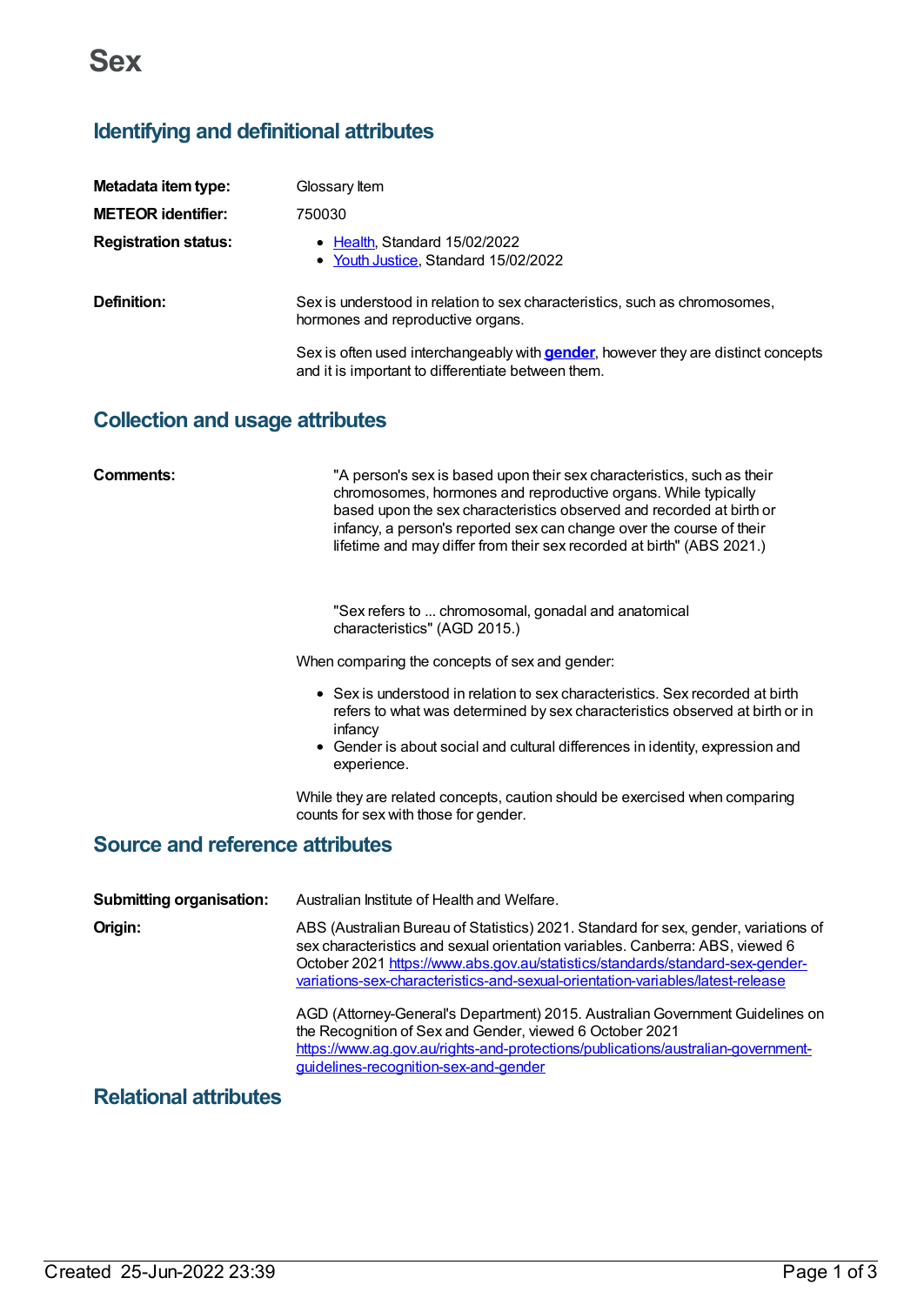### **Related metadata references:**

#### See also [Gender](https://meteor.aihw.gov.au/content/750032)

- [Health](https://meteor.aihw.gov.au/RegistrationAuthority/12), Standard 15/02/2022
- Youth [Justice](https://meteor.aihw.gov.au/RegistrationAuthority/4), Standard 15/02/2022

### See also **Sexual [orientation](https://meteor.aihw.gov.au/content/755634)**

• [Health](https://meteor.aihw.gov.au/RegistrationAuthority/12), Qualified 03/06/2022

See also Variations of sex [characteristics](https://meteor.aihw.gov.au/content/757670)

[Health](https://meteor.aihw.gov.au/RegistrationAuthority/12), Qualified 03/06/2022

**Metadata items which use this glossary item:**

- [Admitted](https://meteor.aihw.gov.au/content/742171) patient care NBEDS 2022–23
	- [Health](https://meteor.aihw.gov.au/RegistrationAuthority/12), Standard 17/12/2021

Admitted subacute and [non-acute](https://meteor.aihw.gov.au/content/742177) hospital care NBEDS 2022–23

• [Health](https://meteor.aihw.gov.au/RegistrationAuthority/12), Standard 20/10/2021

### [Dementia](https://meteor.aihw.gov.au/content/737872) NBPDS

• [Health](https://meteor.aihw.gov.au/RegistrationAuthority/12), Recorded 15/11/2021

[Emergency](https://meteor.aihw.gov.au/content/742180) service care NBEDS 2022–23

• [Health](https://meteor.aihw.gov.au/RegistrationAuthority/12), Standard 20/10/2021

## **[Gender](https://meteor.aihw.gov.au/content/750032)**

- [Health](https://meteor.aihw.gov.au/RegistrationAuthority/12), Standard 15/02/2022
- Youth [Justice](https://meteor.aihw.gov.au/RegistrationAuthority/4), Standard 15/02/2022

## **[Gender](https://meteor.aihw.gov.au/content/750032)**

- [Health](https://meteor.aihw.gov.au/RegistrationAuthority/12), Standard 15/02/2022
- Youth [Justice](https://meteor.aihw.gov.au/RegistrationAuthority/4), Standard 15/02/2022

[Non-admitted](https://meteor.aihw.gov.au/content/742184) patient emergency department care NMDS 2022–23

• [Health](https://meteor.aihw.gov.au/RegistrationAuthority/12), Standard 20/10/2021

[Non-admitted](https://meteor.aihw.gov.au/content/742186) patient NBEDS 2022–23

• [Health](https://meteor.aihw.gov.au/RegistrationAuthority/12), Standard 20/10/2021

[Person—gender,](https://meteor.aihw.gov.au/content/741842) code X

• [Health](https://meteor.aihw.gov.au/RegistrationAuthority/12), Standard 15/02/2022

Person-gender, text X[X(99)]

• [Health](https://meteor.aihw.gov.au/RegistrationAuthority/12), Standard 15/02/2022

#### [Person—sex](https://meteor.aihw.gov.au/content/741634)

- [Health](https://meteor.aihw.gov.au/RegistrationAuthority/12), Standard 15/02/2022
- Youth [Justice](https://meteor.aihw.gov.au/RegistrationAuthority/4), Standard 15/02/2022

#### [Person—sex,](https://meteor.aihw.gov.au/content/741686) code X

- [Health](https://meteor.aihw.gov.au/RegistrationAuthority/12), Standard 15/02/2022
- Youth [Justice](https://meteor.aihw.gov.au/RegistrationAuthority/4), Standard 15/02/2022

### [Person—sex,](https://meteor.aihw.gov.au/content/741731) text X[X(99)]

- [Health](https://meteor.aihw.gov.au/RegistrationAuthority/12), Standard 15/02/2022
- **[Sex](https://meteor.aihw.gov.au/content/741630)** 
	- [Health](https://meteor.aihw.gov.au/RegistrationAuthority/12), Standard 15/02/2022
	- Youth [Justice](https://meteor.aihw.gov.au/RegistrationAuthority/4), Standard 15/02/2022